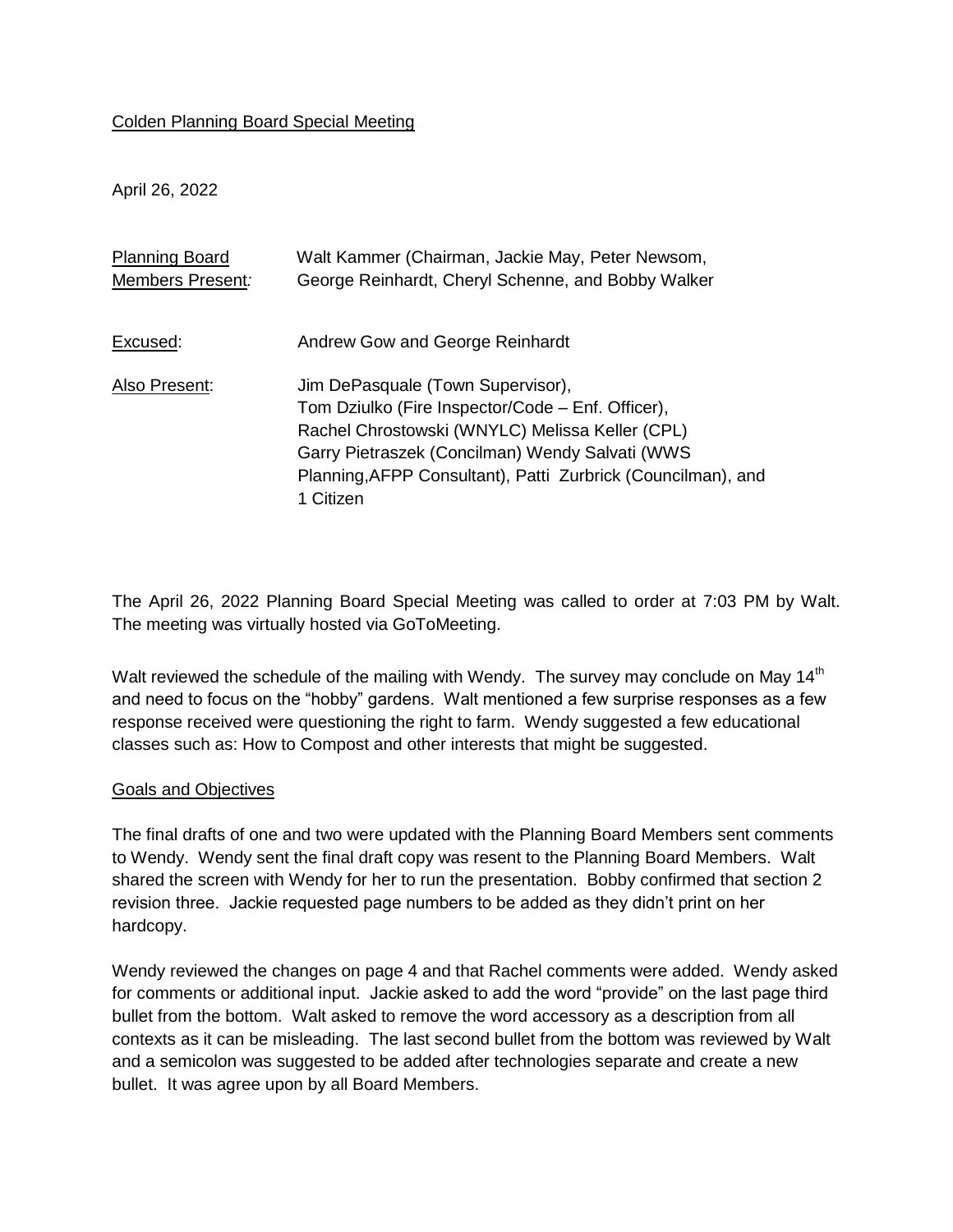## Section 1

Jackie referred to page 6 and *leased* needs to be changed to *least*. Jackie mentioned page 9 the third bullet the structure of the sentence needs to be edited.

The final draft of section 3 was sent by Walt on 4/26/22 to Planning Board Members. Walt reviewed the maps and discussed the history of the Town measuring in square miles versus acres and perhaps both should be shown since other references refer only to acres.

On page 3, the Zoning map 3 was reviewed. It was suggested to change the road centerline for measurements for all of the districts when frontage zoning is present they are 300' deep only.

## Right to Farm

There was an error on the last bullet, the request was to remove the bullet Rachel mentioned the  $4<sup>th</sup>$  to last line needs to be corrected to Hayes Hollow Rd. Walt mentioned the discussion with water wells on properties verses the water district. Wendy will work with Justin on the map. Rachel also talked to Justin to update the map as per Walt's several requests. The area of Southeastern instead of Southwestern was reviewed along with zip code boundaries. The CPL gathered the zip code data.

The Business List was reviewed by the Planning Board Members and Walt asked to include a few additional businesses that were missed.

Wendy asked about drainage and Walt gave an example of the drainage along Route 240.

Rachel asked to reword development pressure and might want to change it to: Growing Development Pressure

Peter mentioned to drop the spelled out numbers and stay with the value Arabic format. Walt asked to revisit the topic when the changes are made at the next meeting.

The Grand Island Report was referenced and the link was shared for the Board Members in the chat box by Rachel. Melissa and Wendy looked at the map as a reference guide. The draft that was recently sent by Wendy will be discussed at the June meeting. Walt mentioned the limited water district and source of water need to be correct as it's very important.

Walt asked the Planning Board Members to review the map that was shared in the link by Melissa. Walt suggested adding organizations supportive to the Town of Colden that fall outside of the Town.

The next AFPP meeting will be held on June 28, 2022.